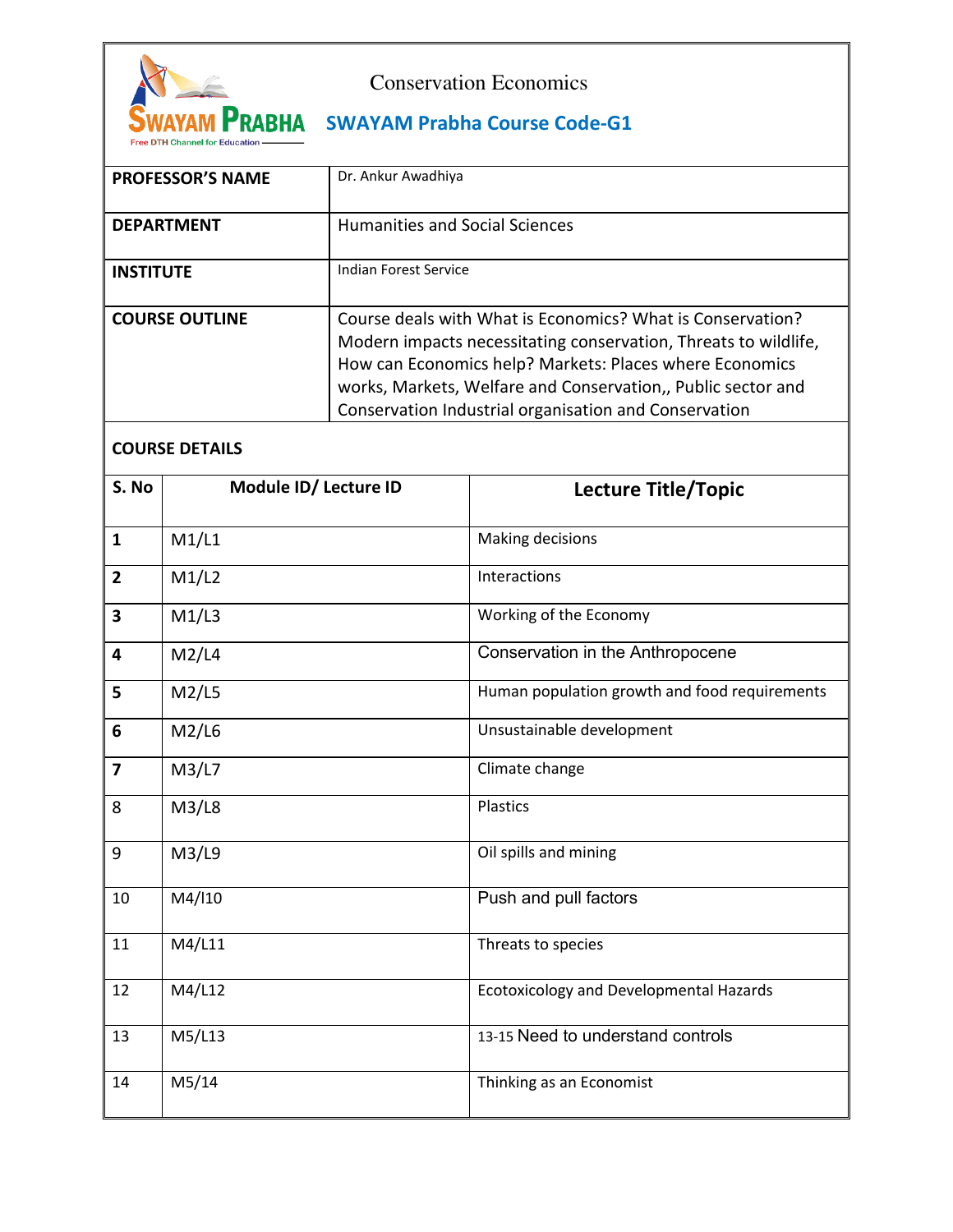| 15 | M5/15  | Interdependence and gains from trade                          |
|----|--------|---------------------------------------------------------------|
| 16 | M6/16  | Demand and supply                                             |
| 17 | M6/17  | Elasticity                                                    |
| 18 | M6/18  | Government policy                                             |
| 19 | M7/L19 | Surplus and market efficiency                                 |
| 20 | M7/L20 | Cost of taxation                                              |
| 21 | M7/L21 | International trade                                           |
| 22 | M8/L22 | Externalitie                                                  |
| 23 | M8/L23 | Public goods and common resources                             |
| 24 | M8/L24 | The design of the tax system                                  |
| 25 | M9/L25 | The costs of production                                       |
| 26 | M9/L26 | Competition                                                   |
| 27 | M9/L27 | Monopoly                                                      |
| 28 | M10/28 | Markets for factors of production                             |
| 29 | M10/29 | Earnings and discrimination                                   |
| 30 | M10/30 | Income inequality and poverty                                 |
| 31 | M11/31 | Consumer choice                                               |
| 32 | M11/32 | Asymmetric information, Politics and Behavioural<br>Economics |
| 33 | M11/33 | Valuation of natural resources                                |
| 34 | M12/34 | <b>Economics of Protected Areas</b>                           |
| 35 | M12/35 | Economics of Environmental Disasters - I                      |
| 36 | M12/36 | Economics of Environmental Disasters - II                     |
| 37 | M13/37 | Summing up and discussion - I                                 |